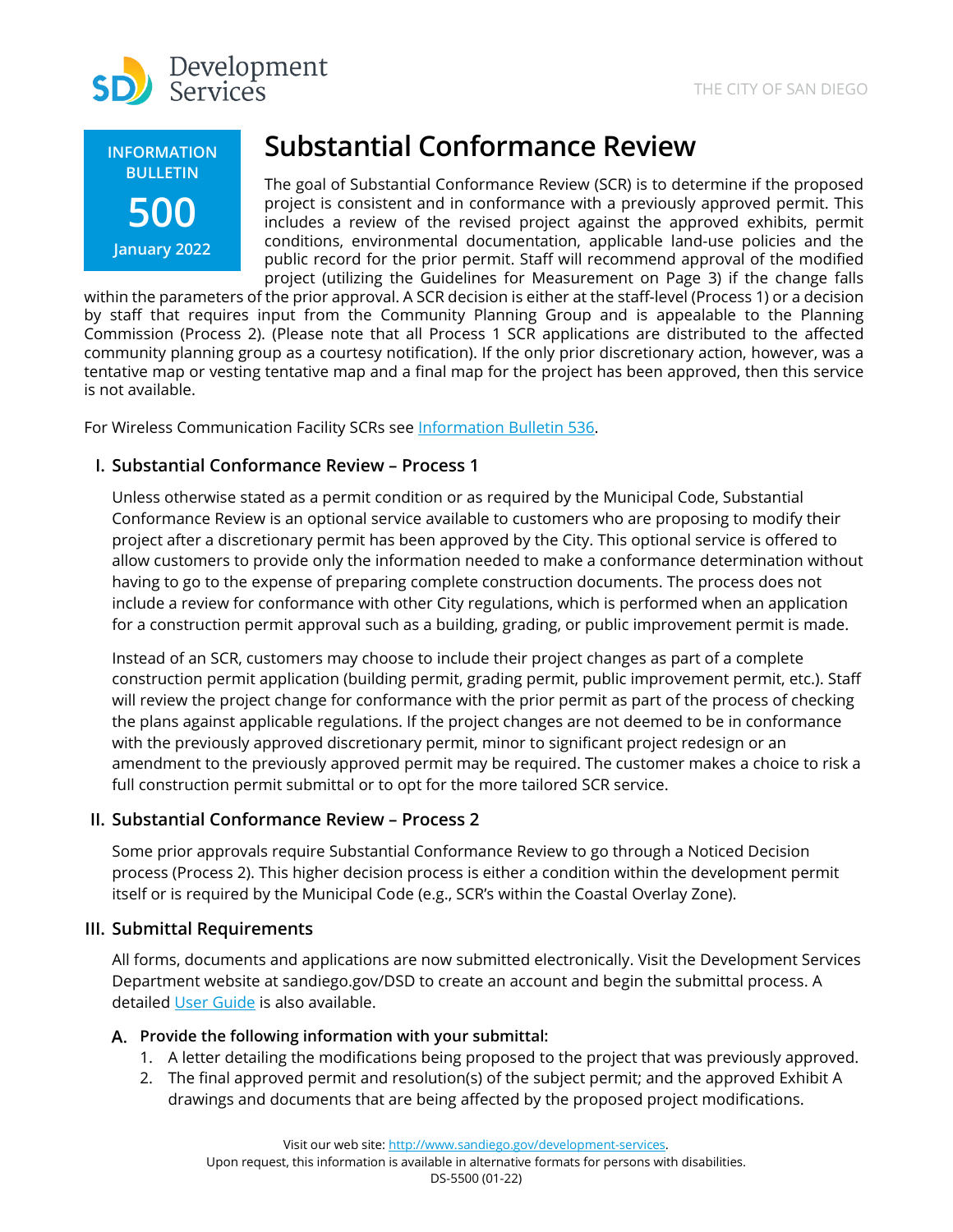- 3. Marked-up Exhibit A drawings and documents or new drawings at the same scale as the approved exhibits that clearly show and highlight the proposed project modifications.
- **General Application (Form DS-3032) Part 1**
- **Public Notice Package:** Required for SCRs in the Coastal Zone or when a Process 2 SCR is required by a previously approved development permit. See Information Bulletin 512, "How to Obtain Public Noticing Information," for more details.
- **Supplemental Discretionary Project Application (Form DS-3035):** Provide when a Public Notice Package is required.

#### **IV. Fees**

The following fees and deposit are required at the time of project submittal or at issuance.

- **General Plan Maintenance Fee:** This fee is charged at project submittal for all Substantial Conformance Review projects. The General Plan Maintenance Fee provides funding for the maintenance of the City's General Plan and is collected on behalf of the Planning Department. It is non-refundable and is collected once per project. The current rate of the [General Plan Maintenance](https://www.sandiego.gov/sites/default/files/feeschedule.pdf)  [Fee](https://www.sandiego.gov/sites/default/files/feeschedule.pdf) can be found on the Planning Department's webpage at [sandiego.gov/planning.](https://www.sandiego.gov/planning)
- **Mapping Fee:** This fee is charged at submittal when there are plans, drawings, maps or other geographical documents utilized for project review.

Mapping Fee........................................................................ \$10.00

**Discretionary Project Close Out Fee:** This fee is charged at submittal to pay for plan processing, notarizing documents, permit recordation, and archiving the project file after final hearing or appeal is completed.

Discretionary Project Close Out Fee .............................. \$781.37

**Records Fee:** This fee is assessed at issuance for imaging and archiving the documents in records.

| Records Fee-SCR Process 2                      |  |
|------------------------------------------------|--|
|                                                |  |
|                                                |  |
| Each additional 500 pages over 1,000  \$287.87 |  |

**Substantial Conformance Review – Flat Fee:** This fee is to pay for the initial review of your project. Individual reviews exceeding four hours and/or subsequent review(s) will be invoiced an additional hourly fee.

Substantial Conformance Review Fee ........................\$5,158.77

Visi[t http://www.sandiego.gov/development-services.](http://www.sandiego.gov/development-services)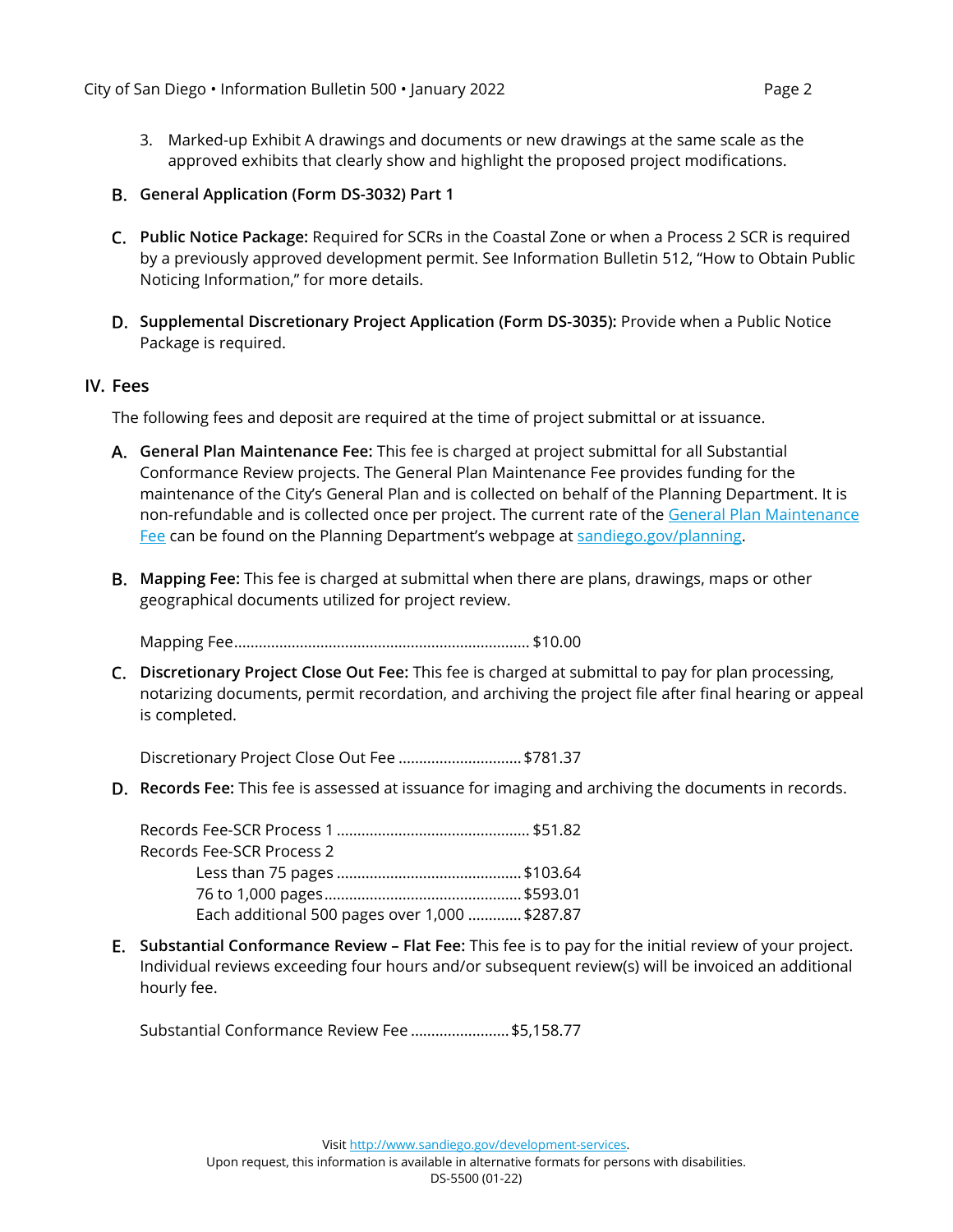# **V. Guidelines for Measurement of Substantial Conformance**

At the time a discretionary project is approved by the City, it is acknowledged by both the Development Services Department and the developer that the plans being approved are "conceptual plans." The plans are of sufficient detail to show department staff and citizens what the project will be and how it will look. However, the developer, because of cost and the uncertainty of whether the project will be approved, does not prepare construction documents for the discretionary review phase of the project. After a project is approved, a developer may find it necessary to modify the project. These guidelines give some guidance as to the limits that such projects can be modified without requiring a formal amendment to the project.

A finding of substantial conformance cannot be made if changes or modifications to a project are inconsistent with factors or issues that were specifically discussed and/or addressed by staff and/or the decision-maker at a public hearing.

Generally, the more significant the change, the more difficult it will be to determine substantial conformance. Conversely, it cannot be assumed that seemingly minor changes will be found in substantial conformance if it was a specific project issue identified within the project file, staff report, resolution of approval, and/or in the public hearing minutes.

Staff considers the following issues when reviewing an SCR application:

- **Land Use**  No significant change in land use (permitted uses) from that which was approved can be found to be in substantial conformance to the original permit. Unless the permitted uses section of permit specifies uses permitted by the underlying zone, only those land use categories identified on the permit are to be allowed.
- **Intensity of Development**  No increase in density for residential projects may ever be granted under substantial conformance. A minor decrease in the residential density of a project may be considered, so long as it remains consistent with the minimum designations of the adopted policies and plans and does not affect the sizing of public facilities within the community. The issues of concern here are consistency with the environmental document and permit, which typically only analyze and permit maximum densities, and the ability to size and finance public facilities based on the approved density.

For mixed-use projects – The density/intensity of each use approved within the project may be transferred (but not eliminated) between uses provided the overall traffic generation for the site does not increase and no other environmental impacts are generated.

For commercial and industrial projects, no increase in Floor Area Ratio (FAR) or coverage may be granted inconsistent with a permit or exhibits. Only a minor decrease in FAR or coverage (usually no more than 10%, so long as it does not affect the sizing of public facilities within the community) can generally be found to be in substantial conformance.

The wholesale substitution of one type of housing product for another (e.g., going from an approved multi-family apartment building to an attached town-house design) is not generally in substantial conformance. Such a change is quite complex and would affect several other of the design issues discussed here.

Visi[t http://www.sandiego.gov/development-services.](http://www.sandiego.gov/development-services)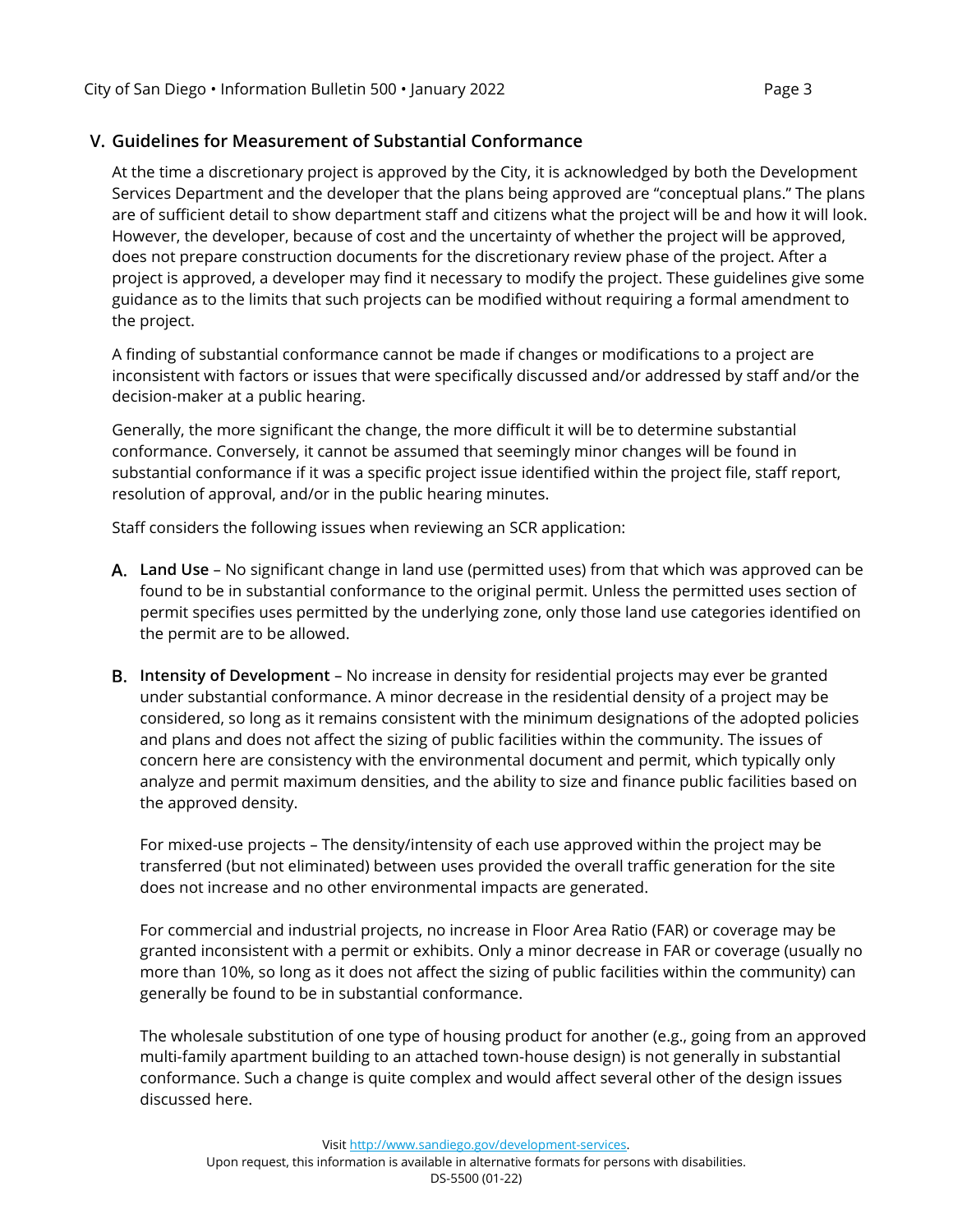**Site Design** – Site design changes can run the gamut from minor siting changes on a building to completely reorienting the footprint of one or more buildings or relocating parking, driveways, landscaping, or some other approved element of a project.

This can be the most difficult of issues to evaluate. It could be possible to reverse the footprint of an entire shopping center and have no adverse results. However, doing the same for a single-family residence would adversely affect adjacent properties and be considered inappropriate without an amendment to the permit.

Site design changes proposed for an approved project should not significantly alter nor affect the other issues discussed here – Coordination of SCR review with other departments/divisions is generally necessary when there are site design changes proposed. Consultation with the Community Planning Group is critical in significant site design changes to ensure that the expectations of the Community during the original approval process are upheld. In many cases, the modified site design is a result of more refined site studies, construction plans or specific tenant needs.

- **Parking/Circulation**  Typically, minor changes to an approved project's parking and traffic circulation should be considered or approved under substantial conformance review.
- **Architecture**  Review of proposed changes to the architectural style of an approved project should weigh the significance that the department and/or the decision-maker(s) placed on the appearance/architectural style of the project when it was approved. Where findings of neighborhood compatibility were required to be made, even minor changes to architectural elements or materials could be considered significant. Though the City does not regulate private views, increasing the height of a flat roof structure to a gabled roof could affect neighbors and lead to some controversy over why the design change occurs after the public hearing. The overriding goal should be that the modified plans result in a project that is "better than or equal to" the conceptual plans that were approved. This is an aesthetic determination, not an economic one.
- **Accessory Uses/Structures**  Proposed Changes to a project's accessory uses or structures need to be reviewed within the context of the significance given to them during the project review and approval process. Applicants cannot propose an Olympic size swimming pool and then convert the area to an open grassy space. However, substituting facilities of a similar nature and size may be acceptable. The addition of accessory uses/structures needs to be considered as to whether the use or structure is truly accessory in nature to the approved use and project design and how it physically fits into the project.
- **Community Plan and Planning Group**  No project can be found to be in substantial conformance if the proposed changes are inconsistent with any of the elements within the applicable community plan. For Process 1 SCR's, the relevant community planning group is provided with the SCR package as a courtesy notice only. However, if any input is provided by the planning group prior to the final staff decision, that input will be one of the factors considered by staff prior to a final decision.
- **Environmental Documents**  A project cannot be found to be in substantial conformance if it exceeds the impacts described and analyzed in an environmental document. Increased density, grading, traffic, biological impacts, etc., needs to be closely scrutinized and evaluated.

Visi[t http://www.sandiego.gov/development-services.](http://www.sandiego.gov/development-services)